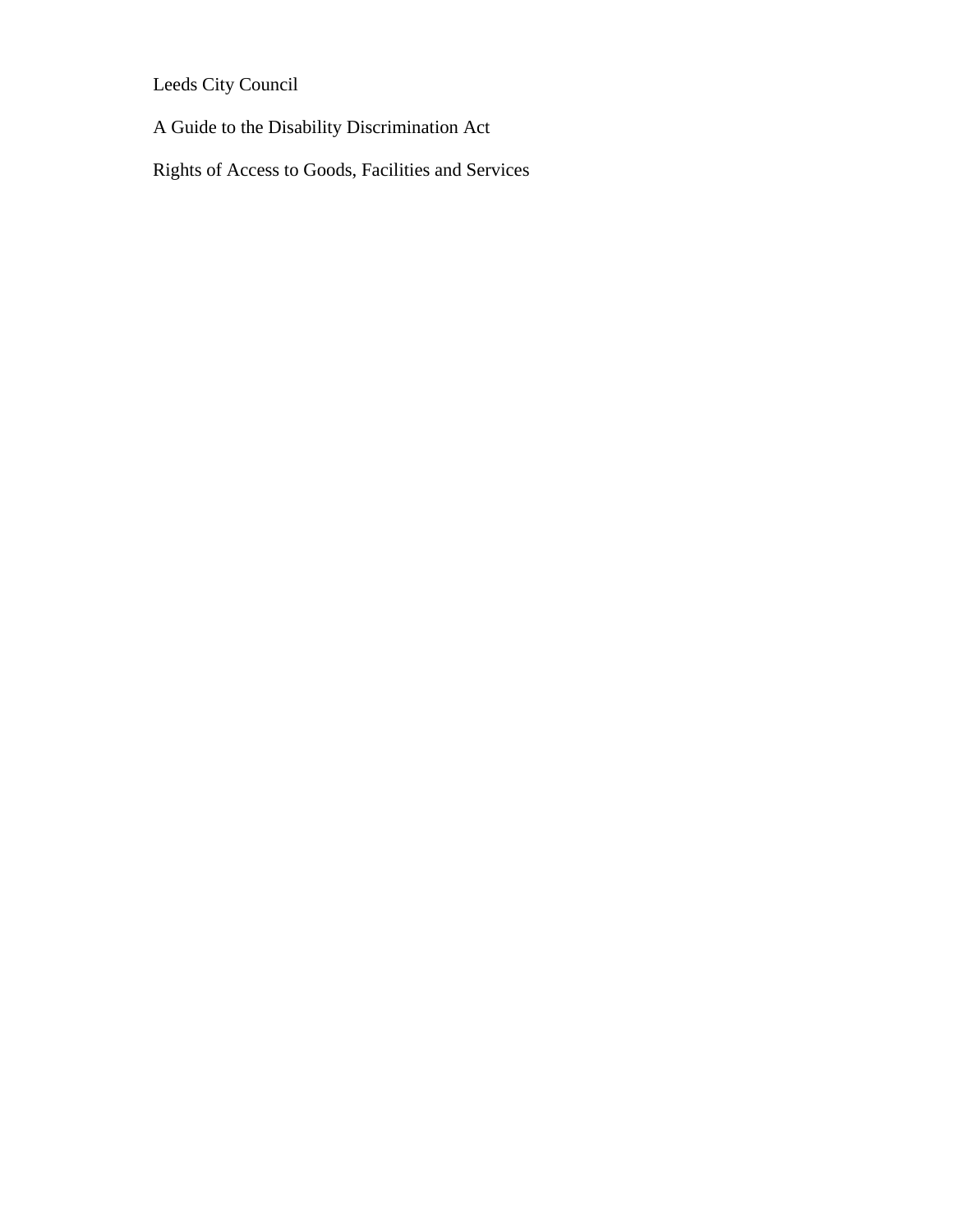Disability Discrimination Act 1995 Rights of Access to Goods, Facilities and Services

#### Introduction

This guide has been written to help businesses, voluntary organisations and Leeds City Council employees understand the section of the Disability Discrimination Act which deals with goods, facilities and services.

It is not a comprehensive legal guide and should not be treated as such. If in doubt about any of the areas covered, you are strongly advised to seek further advice.

You will see some examples of what can be done to comply with the Act in boxes. We cannot show all the different things that will need to be done, but we thought that some examples would be helpful.

Contents

Services covered and not covered

Unlawful discrimination

Reasonable adjustment

Auxiliary aids and services

Policies, procedures and practices

Physical features and alternative methods

Justifiable discrimination

What service providers need to take into account

Complainants rights and definition of disability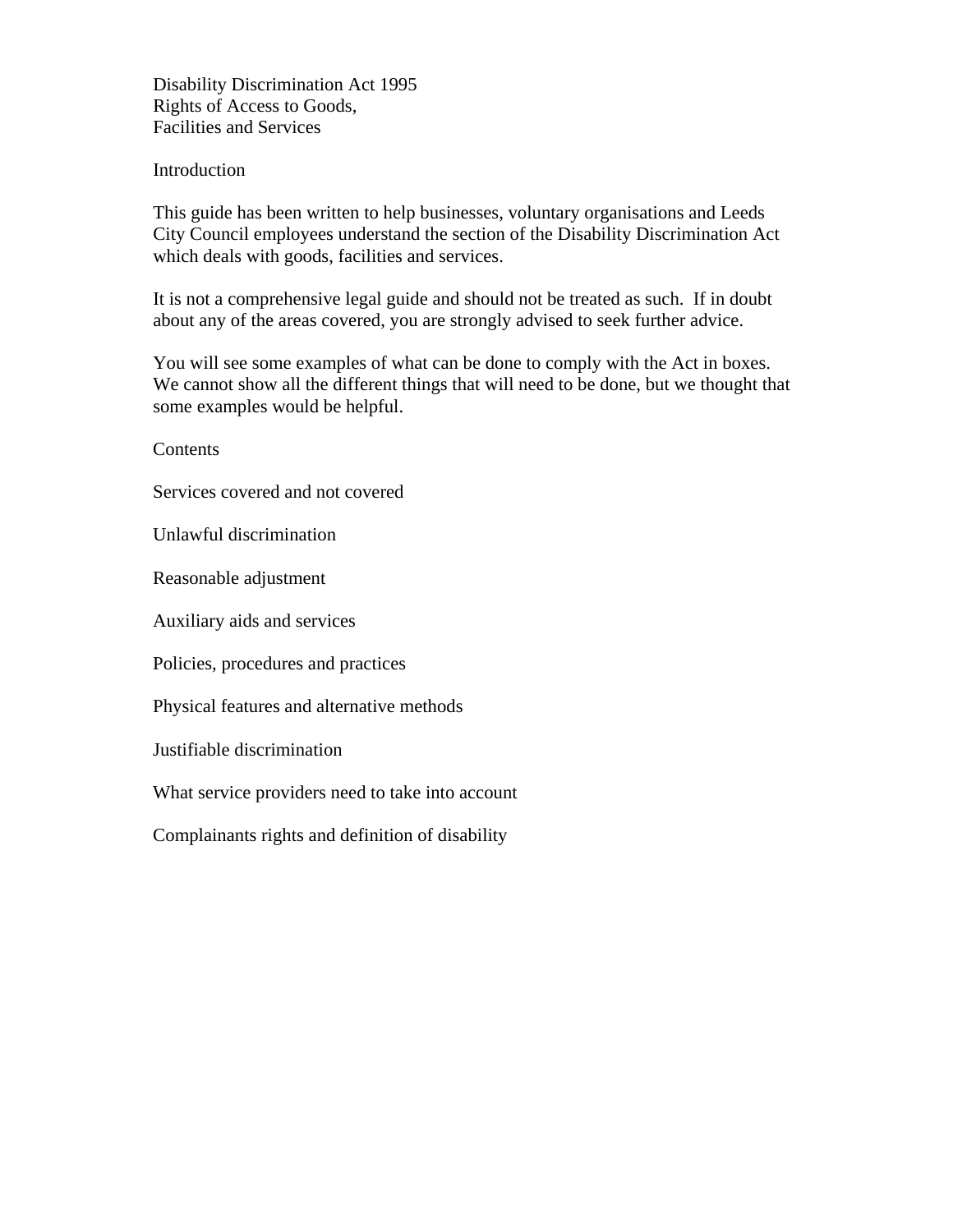#### Services covered

Apart from education and some closely related services, and transport (which are covered by separate regulations) all services, whether provided free or for payment, are affected by this Act. This includes:

Businesses such as supermarkets, shops, market stalls, petrol stations, restaurants, pubs, hairdressing salons, solicitors, accountants, hotels, theatres, cinemas, banks, building societies and post offices.

Voluntary organisations from large charities to small community groups, whether they provide a service to disabled people or not.

All Leeds City Council services except for schools (see below)

Services not covered

Private clubs where membership is a condition of participation and there is genuine selection procedure. If the club hires out its facilities to the public, though, the Act applies to that service.

Manufacturers and designers of products if they do not provide services directly to the public

Education and some closely related services such as youth services provided by the local education authority,. However, if schools or other education buildings are used by members of the public for such things as parent teacher meetings, adult education sessions, music or sporting activities, then these services are covered by the Act. Disabled teachers and other staff are covered by the employment part of the Act.

Transport as it concerns buses, taxis, hire cars, trains, aircraft and ships However, services associated with them such as airports, stations, terminals, booking facilities and waiting rooms are covered.

Unlawful discrimination

A service provider must not treat a disabled person less favourably than they would treat others who are not disabled, or treat people with different impairments less favourably than other disabled people. Since 2 December 1996, it has been unlawful to:

Refuse to serve a disabled person. Refusing to serve a disabled person is unlawful whatever the intention or motive. Examples of this include:

A party of disabled children are refused entry to a zoo without explanation

Bar staff in a put pretend not to see a disabled person who is trying to be served at the bar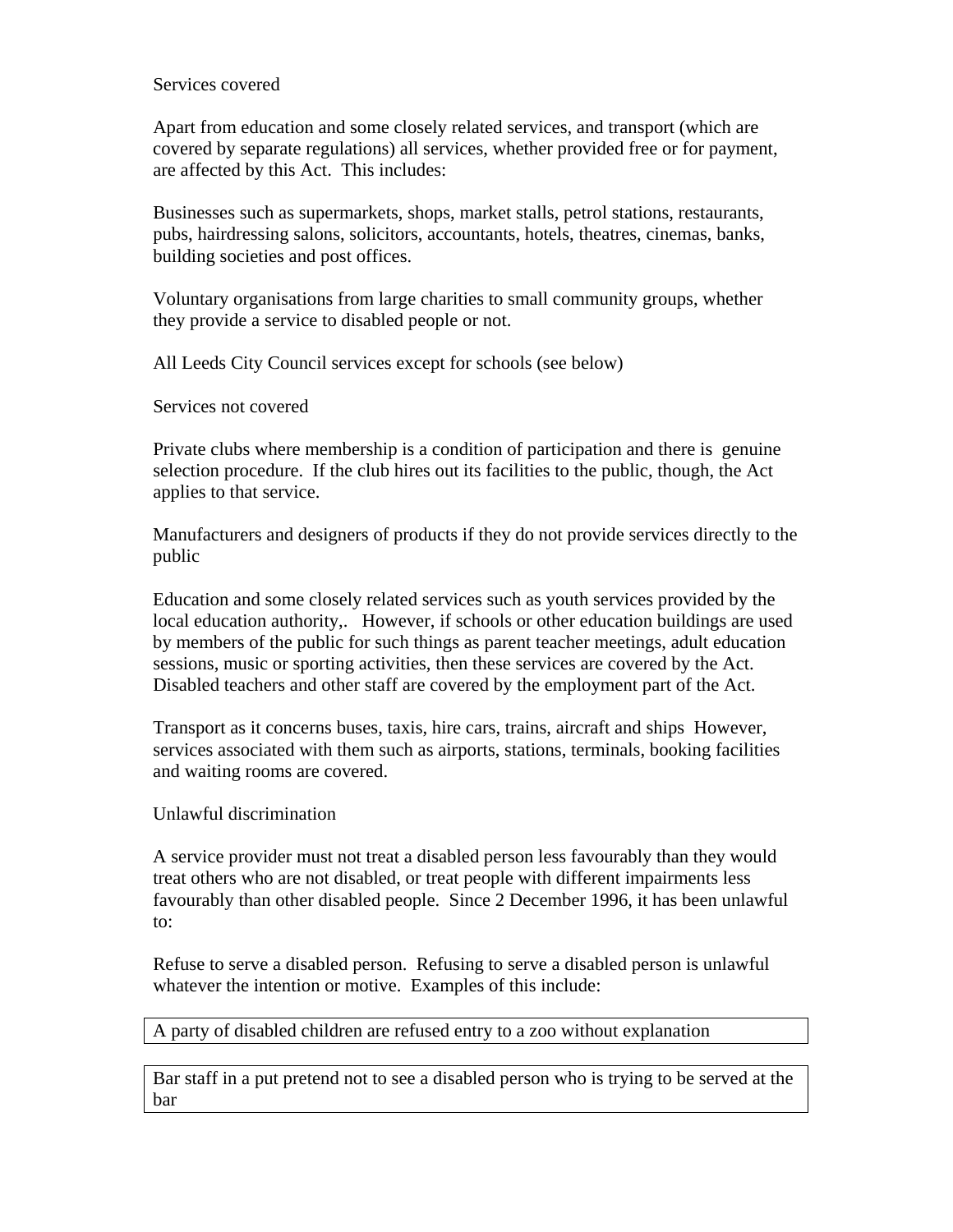An assistant in a small shop refuses to serve a disabled person arguing that a nearby larger shop offers a better service to disabled people.

Provide a lower standard of service. A lower standard of service could include: speaking loudly, insulting someone because of their impairment, telling jokes about their impairment or asking unnecessary personal questions.

The manager of a fast food outlet tells a person with a facial disfigurement that he must sit at a table out of sight of other customers. This is likely to be against the law.

Provide a service on worse terms. Service providers cannot charge a disabled person more for the same service.

A travel agent believes, without good reason, that a disabled person is more likely to cancel her holiday and asks her for a larger deposit than other customers. This is likely to be unlawful

A partially sighted customer applies for a hire purchase loan. The finance company agrees to lend him the money on condition that his signature is witnessed by a solicitor. The company would not ask other borrowers to do this. This is likely to be against the law.

However, service providers may provide services on more favourable terms.

A theatre owner offers a better seat, without extra charge, to a blind person, because it allows space for her guide dog.

A leisure park allows free entry to a communicator-guide accompanying a deaf/blind person. This allows the deaf/blind person to enjoy the park more without having to pay two entrance fees.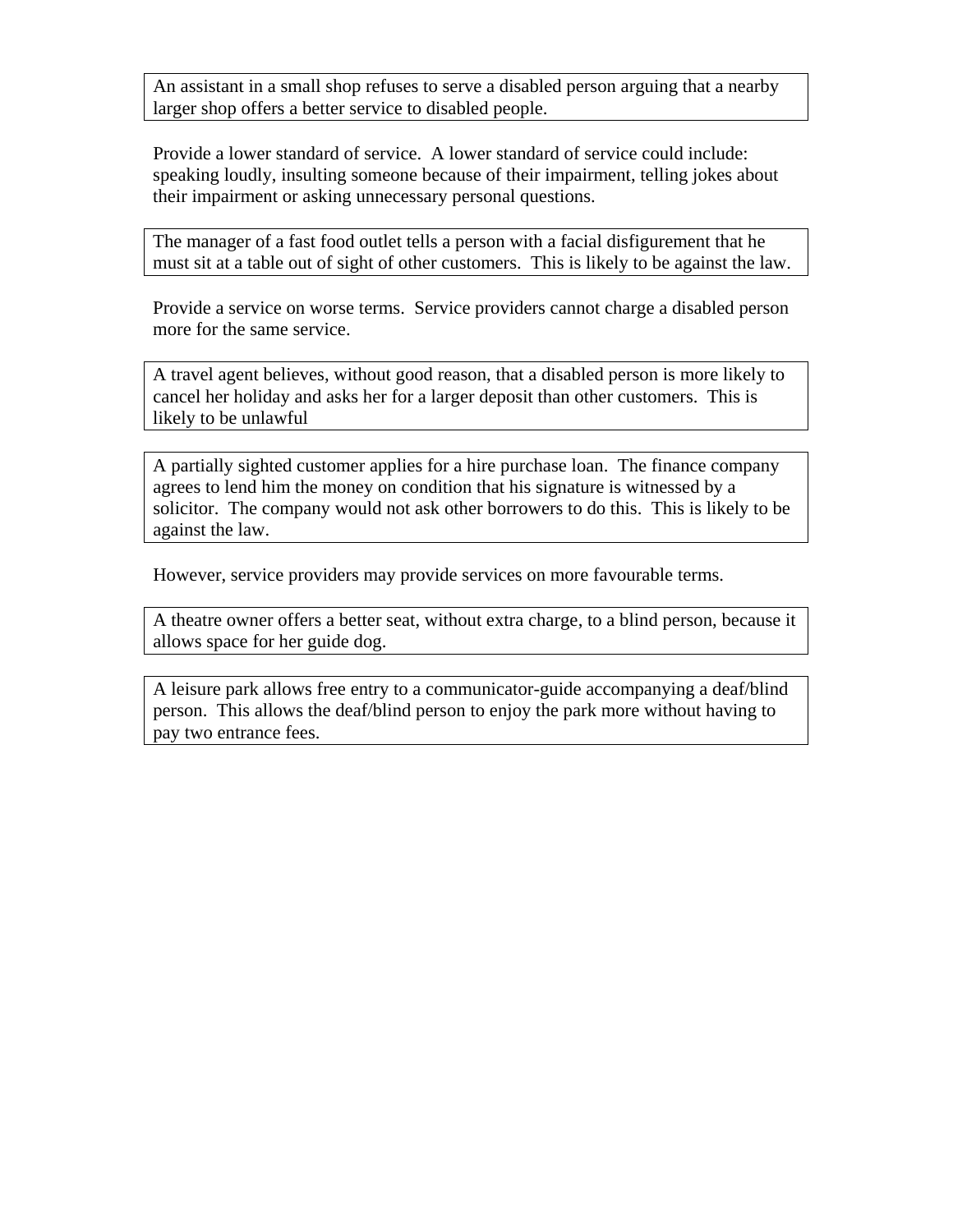### Reasonable adjustment

A service provider discriminates against a disabled person is they fail to make a reasonable adjustment, and the failure makes it unreasonably difficult for a disabled person to use that service.

In determining what services are unreasonably difficult for disabled people to use, account should be taken of "whether the time, inconvenience, effort or discomfort entailed in using the service would be considered unreasonable by other people if they had to endure similar difficulties".

From 1 October 1999 service providers may need to:

- provide an auxiliary aid
- alter a policy, procedure or practice
- provide an alternative means of providing the service

Duty to make a reasonable adjustment

Service providers have a duty to make reasonable adjustments to disabled people at large. It is an anticipatory duty, so you need to plan ahead.

The organiser of a public conference provides sign language interpreters. However, they would also need to take into account the needs of other disabled people, such as access into and around the conference or access to the platform.

The duty to make reasonable adjustments is a continuing and evolving duty. It should be kept under review and amended in the light of changing circumstances such as technological developments.

Making a service unreasonably difficult to use

It is also unlawful for a service provider to make a service unreasonably difficult to use.

A disabled person has arthritis and has difficulty standing. If the person is expected to queue, she would experience pain. Other customers would not be expected to suffer similar discomfort. Service providers would need to consider how the queuing policy could be adjusted to meet the needs of disabled people, such as a separate service desk or providing a ticketing system with seating.

Auxiliary aids and services

A service provider must take all reasonable steps to provide an auxiliary aid or service if this would enable or make it easier for disabled people to use the service. Auxiliary aids or services may include:

Improvements in communication. Providing information in a way which is more accessible for deaf and hearing impaired people or blind and partially sighted people.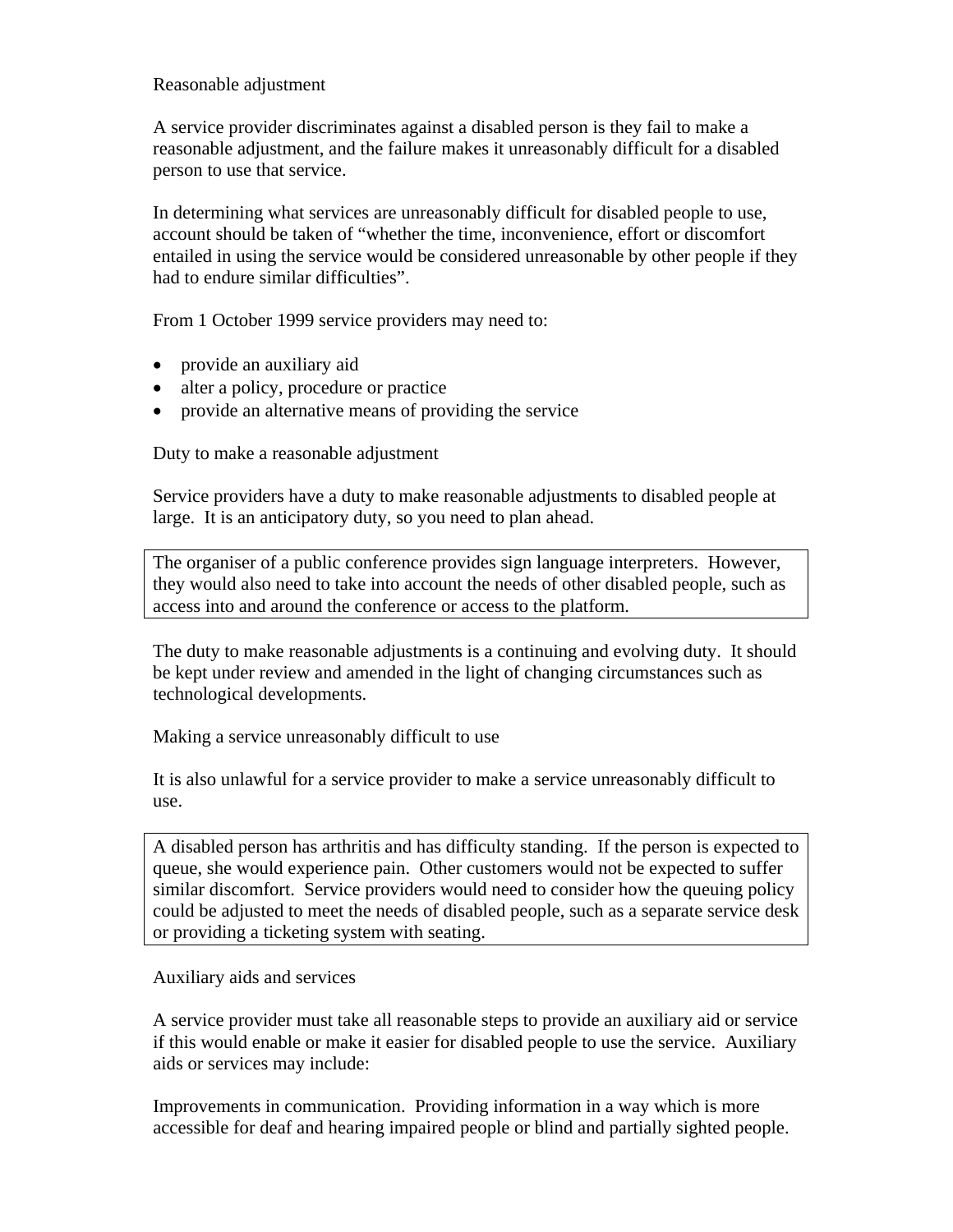A building society provides information about its savings accounts on audio tape for visually impaired people.

A gas company sends out its bills in alternative formats, such as Braille, large print, audio tape or computer disc, on request.

A small estate agent changes the print size of its written material, making it more accessible to partially sighted people. However, it decides not to provide information in Braille for blind customers because of the size of its business. Instead it puts the information onto audio tape when requested.

A social services department has a member of staff able to communicate with deaf clients using British Sign Language

A cinema offers customers a telephone booking service. Its booking office installs a textphone and trains its staff to use it. This offers access to deaf customers.

The booking office of a small heritage railway decides to communicate with passengers who have a speech or hearing impairment by exchanging written notes. This is likely to be a reasonable step to take. It would probably not be reasonable, however, for the booking office at a large main line station. Installing an induction loop and textphone may be more appropriate.

Providing equipment. This can often enable mobility impaired people to use a service more easily.

A large supermarket provides a specially designed shopping trolley which can be easily used by wheelchair users.

A private park provides additional seating around the grounds and an electric scooter for use by mobility impaired people.

The entrance to a community centre has two steps. It provides a temporary ramp to enable wheelchair users to gain access safely.

Extra assistance. Some disabled people may find it difficult to reach high shelving, understand labels on products or locate the items they are looking for. In these cases, additional help from the staff may be all that is required.

A small self-service pharmacist's shop has goods displayed on high shelving. On request, a member of staff will brings the goods to the cash desk.

A small hardware shop is located at the top of a flight of stairs with a narrow entrance. Staff service disabled customers by bringing goods to the building entrance.

A supermarket makes staff available to accompany disabled customers and help them with their shopping.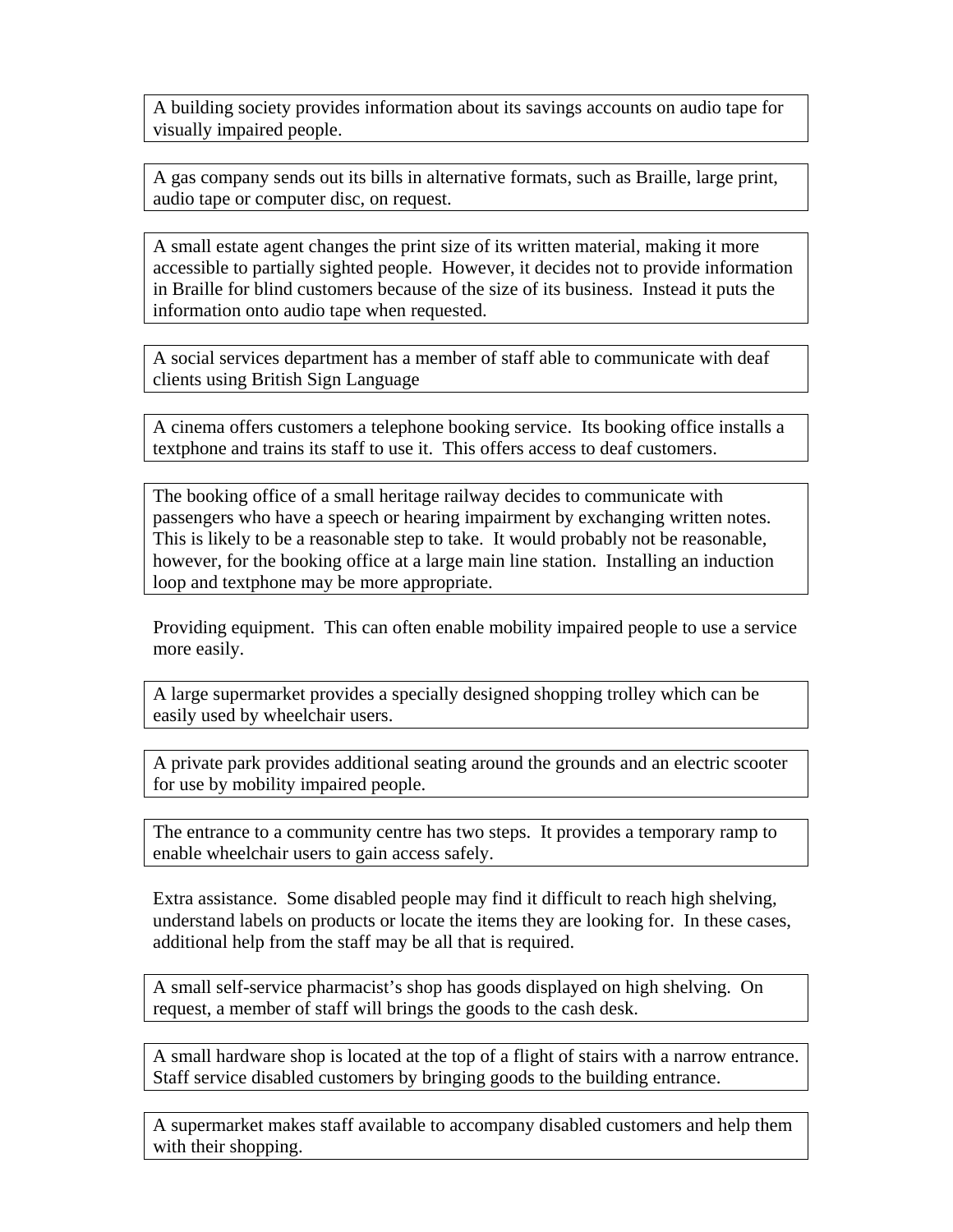Because a restaurant changes it menu daily it is impractical for it to provide copies in Braille. Instead, its staff spend time reading through the menu for blind customers.

The staff at an electrical shop read through product details for customers with visual impairments.

Service providers must not assume that what one person needs will be the same as all others who have the same or similar impairment, you will need to consider the individual circumstances of each case.

# Staff training

Staff training is an important factor in providing auxiliary aids or services. Staff should know:

- why some disabled people need to use auxiliary aids
- how to respond to such requests
- how to provide an auxiliary aid
- how to use an auxiliary aid.

Staff should also be encouraged to developed skills in communicating with disabled people, such as British Sign Language.

All auxiliary aids must be properly maintained and serviced.

Policies, procedures and practices

A policy is what a service provider intends to do. A procedure is how it plans to go about it. The practice is what a service provider actually does.

A service provider may need to change a policy, procedure or practice if it makes it impossible or unreasonably difficult for disabled people to use the service.

A DIY superstore has a policy of not allowing dogs onto its premises. This discriminates against guide and hearing dogs users. It amends the policy to allow disabled people accompanied by working dogs.

A video shop only allows people who can provide driving licenses as proof of identity to become members. This excludes disabled people whose impairment prevents them from driving such as blind people and those with epilepsy. It changes this policy to allow other forms of identification.

Other examples of adjustments to policies, procedures or practices are:

A Town Hall has procedures for evacuating the building in the event of a fire. In agreement with the local fire authority, it alters its procedures to enable visitors with mobility and sensory impairments to be evacuated safely.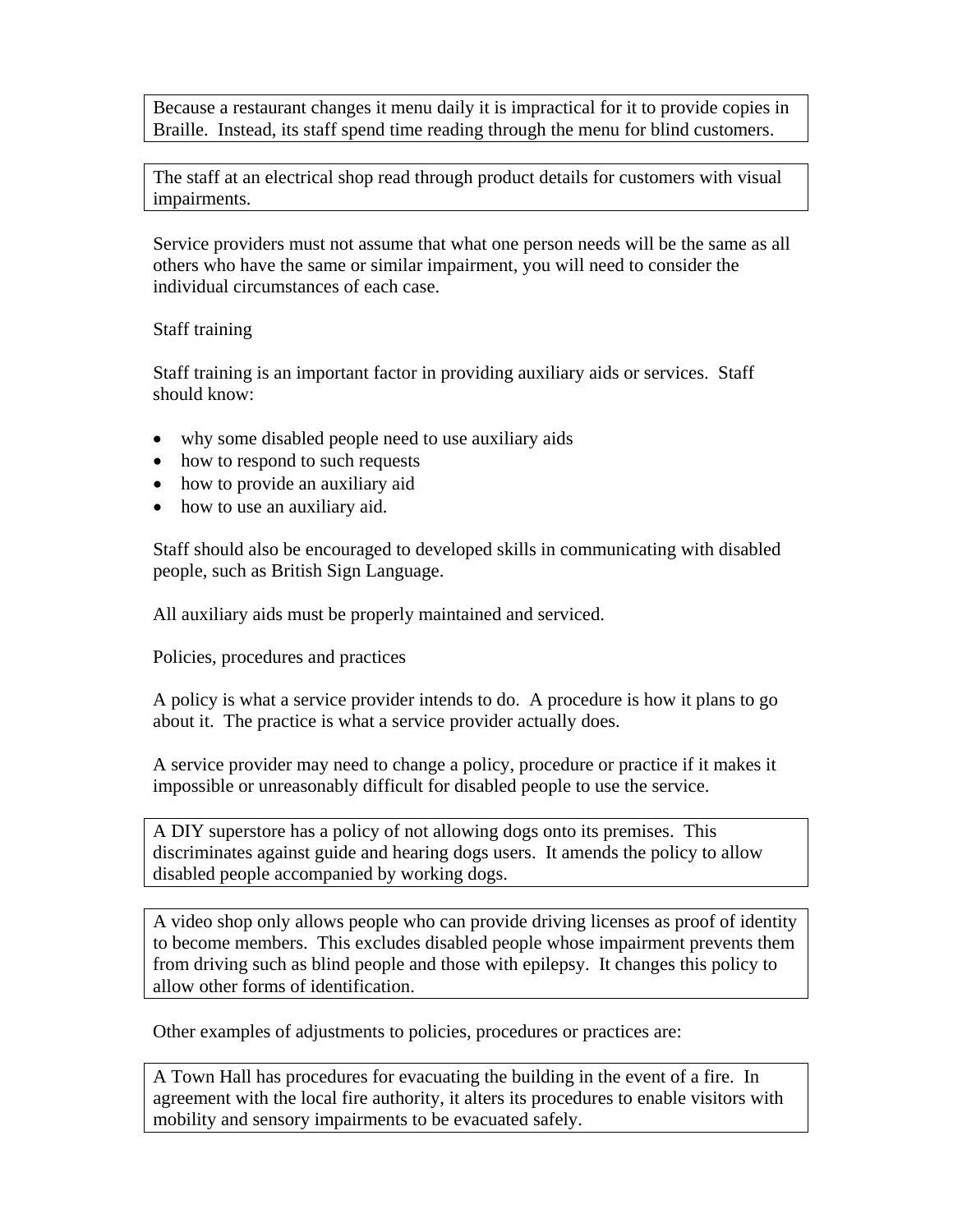An out-of-town shopping centre provides designated car parking spaces for "orangebadge" holders. However, in practice, non-disabled customers frequently use these spaces. It instructs its car park attendants, therefore, to ensure that they are only used by disabled customers.

An hotel has a number or rooms which are fully accessible to disabled guests. However, rooms are allocated on a first come first served basis which means that they are not always available when disabled guests try to book. The hotel changes its reservation policy so that they are only available to disabled guests, or are allocated last of all.

This is nothing in the Act to stop a service provider from going further by putting in place positive polices that encourage disabled people to use their services, such as concessionary rates for disabled people's swimming lessons.

Physical features

The duty to remove or alter a physical feature, or to provide a reasonable means of avoiding a physical feature, will not come into force until 2004.

A physical feature includes:

- features arising from the design or construction of a building
- features on the approach to, access into and exit from the building
- fixtures, fittings, furnishings, furniture, equipment or materials.

However, service providers are advised to review their premises and identify what alterations need to be carried out to make sure they are accessible by 2004.

A public inquiry point is located on the third floor of a Government office building and is accessed by a flight of stairs. They will not be expected to alter their premises now. However, when these duties are introduced it might be reasonable to install a lift or move the inquiry point to the ground floor. It may be sensible to plan or make such changes now, especially if refurbishment is being planned.

Alternative methods.

Since the duty to alter the physical features of a building will not be implemented until 2004, service providers must take steps now to provide a reasonable alternative method of making those services available. For example, visiting people at home, providing a telephone service, allowing disabled people the use of a staff only entrance or ensuring staff are available to bring items from inaccessible parts of the building.

The public access to an art gallery is by a steep flight of steps. A side entrance for staff use only is fully accessible. The gallery decides to allow disabled people to use this entrance.

Justifiable discrimination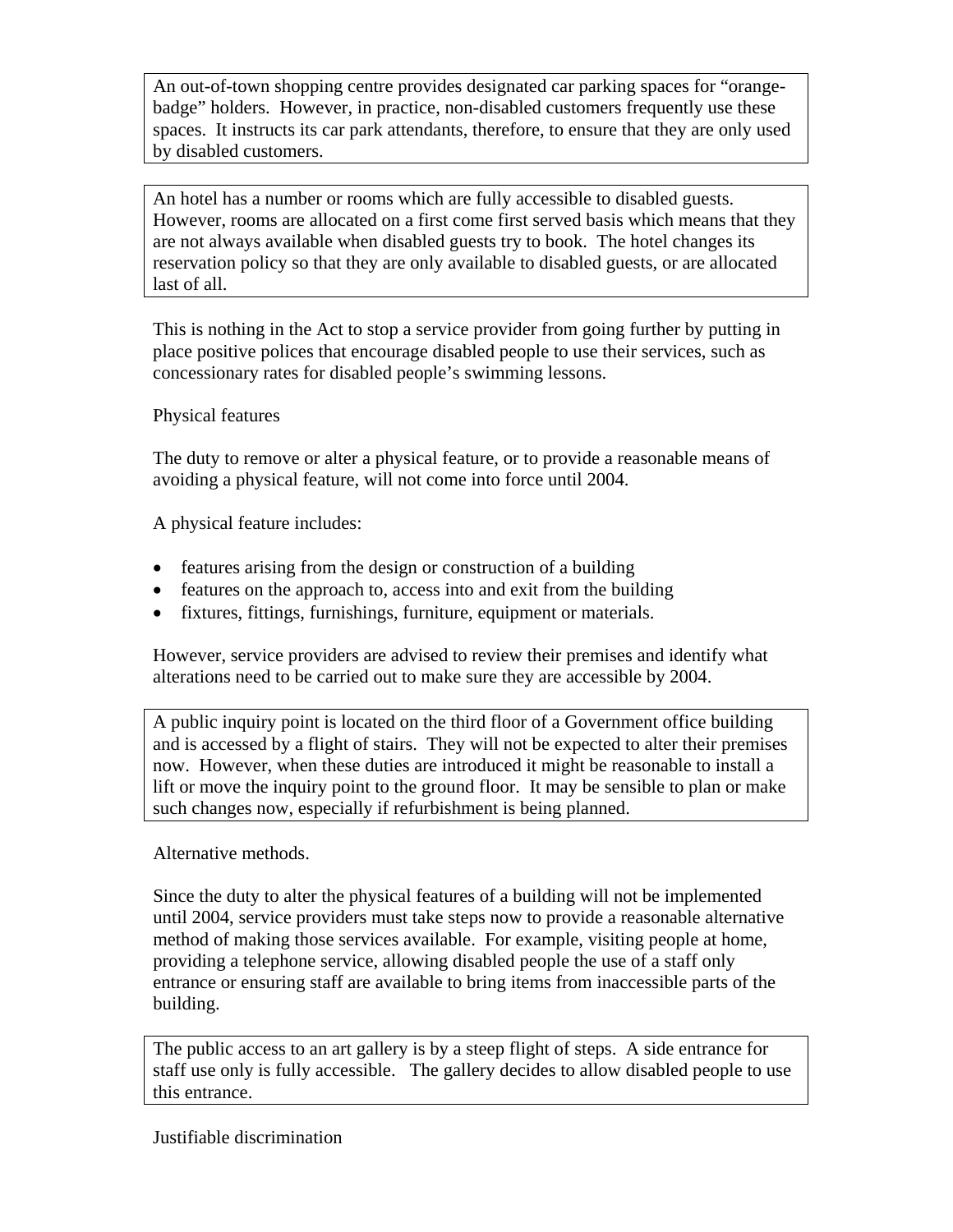In limited circumstances the Act permits a service provider to justify less favourable treatment and the failure to make a reasonable adjustment. These are:

Health or safety

It may be necessary to treat a disabled person less favourably in order not to endanger the health and safety of any person, including the disabled person.

An amusement park operator refuses to allow a disabled person, who cannot stand unaided, onto a physically demanding high speed ride. The ride requires users to brace themselves using their legs.

However, false health and safety reasons provide no defence

A cinema owner turns a wheelchair user away on the grounds that she is a fire risk even though there are adequate means of escape.

Incapacity to contract

If a disabled person is unable to understand some of the terms and conditions, a service provider may refuse to enter into a contract with them

A person with senile dementia applies for a mortgage. The building society refuses the loan as it has sound reasons for believing that the person does not understand the legal agreement and obligations.

Unless there is clear evidence to the contrary, a service provider should assume that the disabled person is able to enter into any contract.

A jeweller refuses to sell a pair of earrings to a person with a learning disability claiming that she does not understand the nature of the transaction. This is even though her order is clear and she is able to pay for the earrings.

Otherwise unable to provide the service

A service provider can justify refusing a service where it would prevent them from providing it to other members of the public.

A tour-guide refuses to allow a person with a severe mobility impairment on a tour of an old city's walls because he has well founded reasons to believe that the extra help he would have to give her would prevent the tour party from completing the tour.

Before taking such action the service provider must first consider any reasonable adjustment which could be made.

The tour-guide in the previous example decides that an additional member of staff could be provided to assist the disabled person.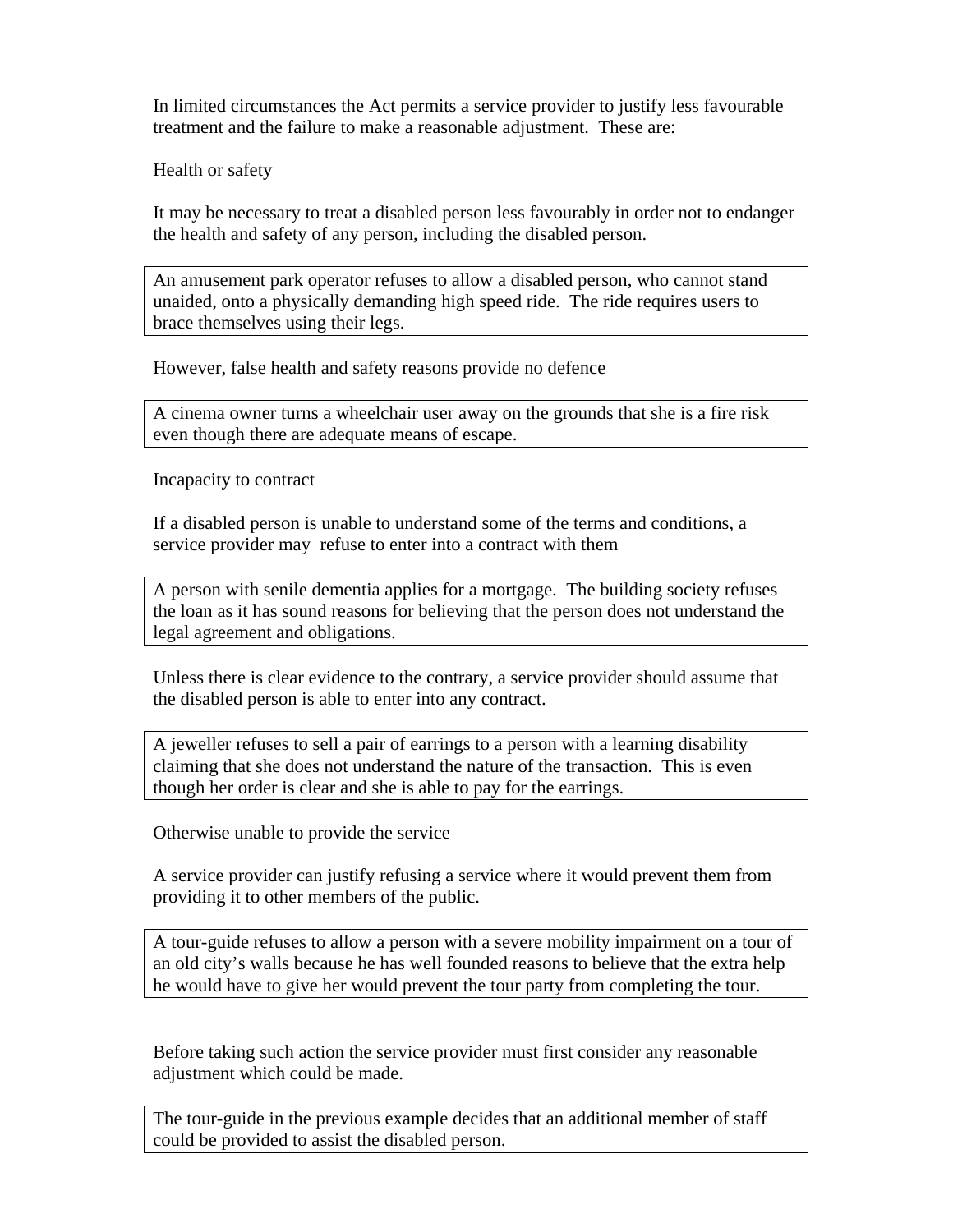To enable the service to be provided.

Providing a service to a lower standard, in a worse manner or on worse terms may be justified if it is necessary in order to provide the service.

The bedrooms in a hotel that are suitable for wheelchair users, because they are on the level near to the lifts, tend to be noisier and have restricted views. The disabled person would otherwise be unable to use the hotel.

A service provider cannot justify treating a disabled person less favourably because of other people's preferences and prejudices.

A fitness centre restricts the times a customer with AIDS can use its facilities because other users have objected to his presence. This is on the groundless fear that they may become infected with HIV by normal contact with him.

Greater expense and additional cost of providing the service

Where a service is individually tailored to meet the needs of a disabled customer the service provider can charge more.

A furniture shop charges more for an orthopaedic bed, made to a disabled customers specification, than it does for a standard bed.

The Act does not allow a service provider to pass on the additional costs of making reasonable adjustments to disabled people. The cost cannot be used to justify any difference in the terms on which a service is provided to disabled people.

A guest house has installed an audio-visual fire alarm in one of its bedrooms to accommodate visitors with a sensory impairment. It cannot charge disabled guests more in order to recover the costs.

Protecting the fundamental nature of the service

A service provider does not have to make a reasonable adjustment which would so alter the nature of the business that it would effectively be providing a completely different service.

A night-club with low level lighting will not be required to adjust the lighting to accommodate partially sighted customers if it would fundamentally alter the atmosphere or ambience of the club.

What service providers need to take into account

The Act requires service providers to plan ahead to meet the needs of their disabled users.

The actions which service providers must follow are: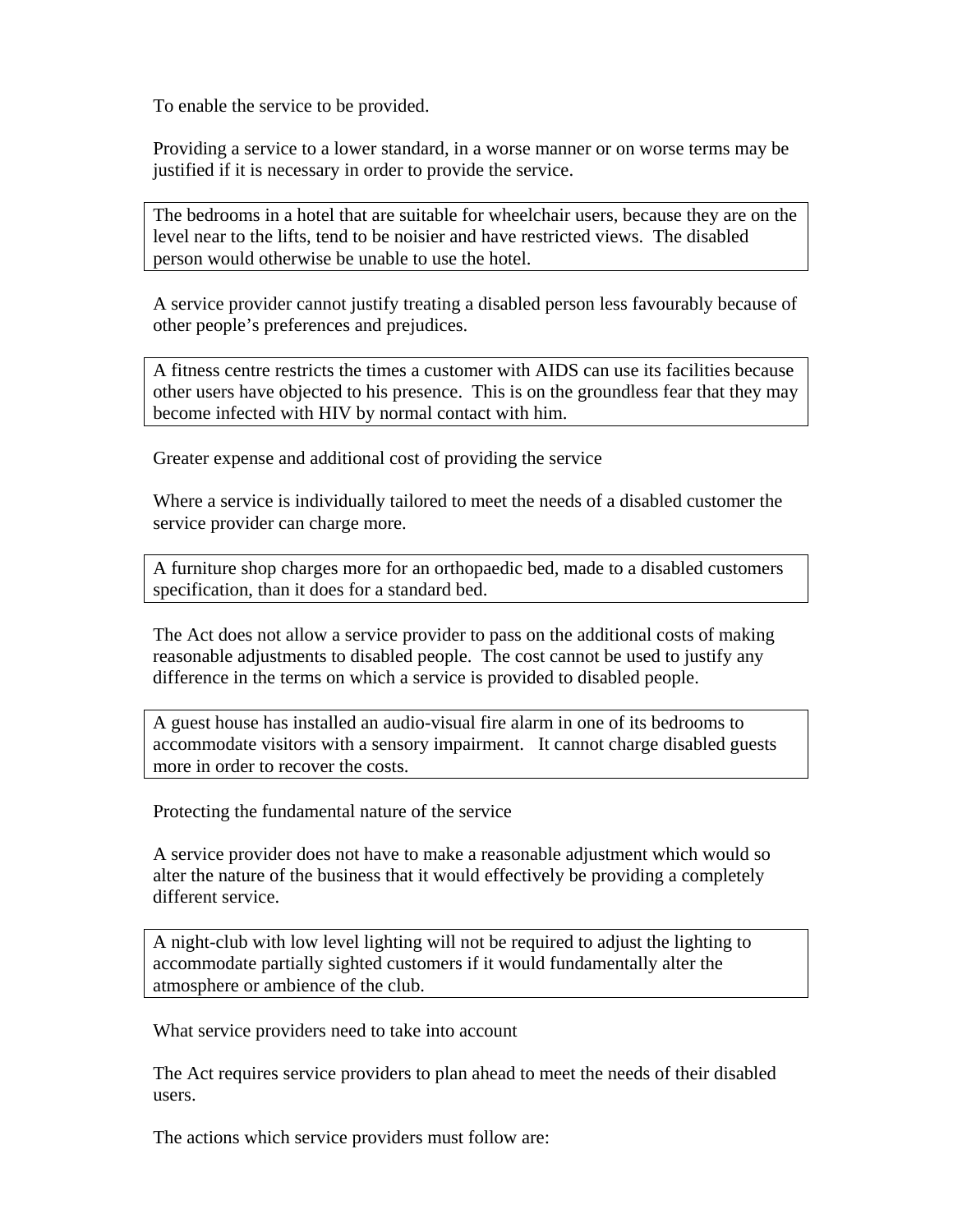- informing all staff who deal with customers, clients or service users that it is unlawful to discriminate against disabled people
- establishing a positive policy on providing goods, facilities and services which makes sure disabled people are included and which is communicated to all staff
- training staff to understand the policy towards disabled people and their legal obligations
- monitoring the implementation and effectiveness of such a policy
- providing disability equality training for all staff who come into contact with the public
- addressing acts of disability discrimination by staff as part of disciplinary rules and procedures
- having a customer complaints procedure which is easy for disabled people to use
- consulting with disabled people (including disabled staff) about their experience as disabled customers
- regularly reviewing whether their goods, facilities and services are accessible to disabled people.

The extent to which it will be reasonable for a service provider to carry out these action points will depend upon its size and resources and the circumstances of the case.